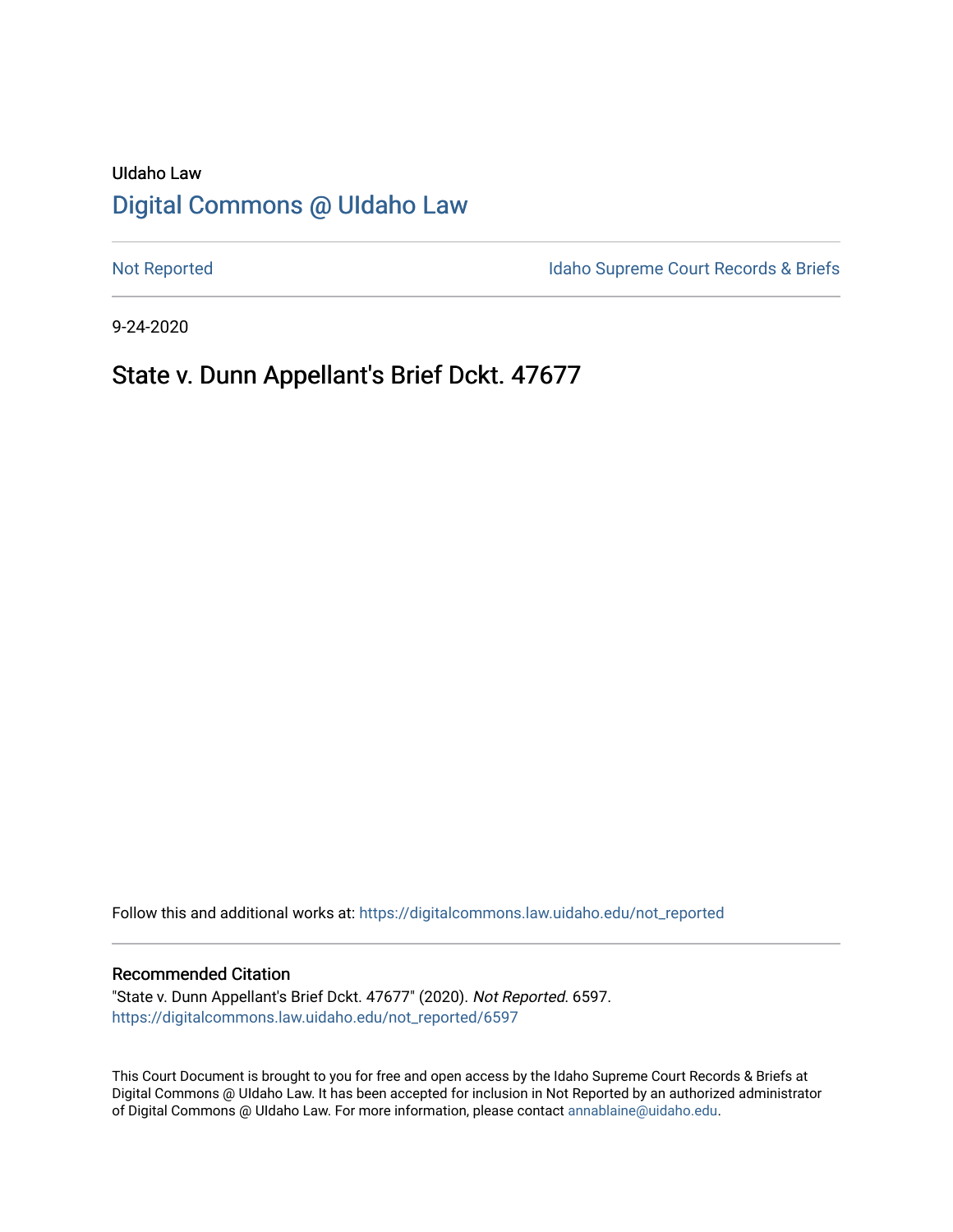Electronically Filed 9/24/2020 11:22 AM Idaho Supreme Court Melanie Gagnepain, Clerk of the Court By: Brad Thies, Deputy Clerk

### **IN THE SUPREME COURT OF THE STATE OF IDAHO**

**STATE OF IDAHO,** )

**Plaintiff-Respondent,** 

**v.** 

**ANDREW ROBERT DUNN,**  $\qquad$  **) APPELLANT'S BRIEF** 

**Defendant-Appellant.** 

NO. 47677-2019

) ) ) ) ) ) ) )

**ADA COUNTY NO. CR0l-19-12418** 

## BRIEF OF APPELLANT

## APPEAL FROM THE DISTRICT COURT OF THE FOURTH JUDICIAL DISTRICT OF THE STATE OF IDAHO, IN AND FOR THE COUNTY OF ADA

### HONORABLE NANCY A. BASKIN District Judge

ERIC D. FREDERICKSEN State Appellate Public Defender I.S.B. #6555

SALLY J. COOLEY Deputy State Appellate Public Defender I.S.B. #7353 322 E. Front Street, Suite 570 Boise, Idaho 83702 Phone:(208)334-2712 Fax: (208) 334-2985 E-mail: documents@sapd.state.id.us

ATTORNEYS FOR DEFENDANT-APPELLANT KENNETH K. JORGENSEN Deputy Attorney General Criminal Law Division P.O. Box 83720 Boise, Idaho 83720-0010 (208) 334-4534

ATTORNEY FOR PLAINTIFF-RESPONDENT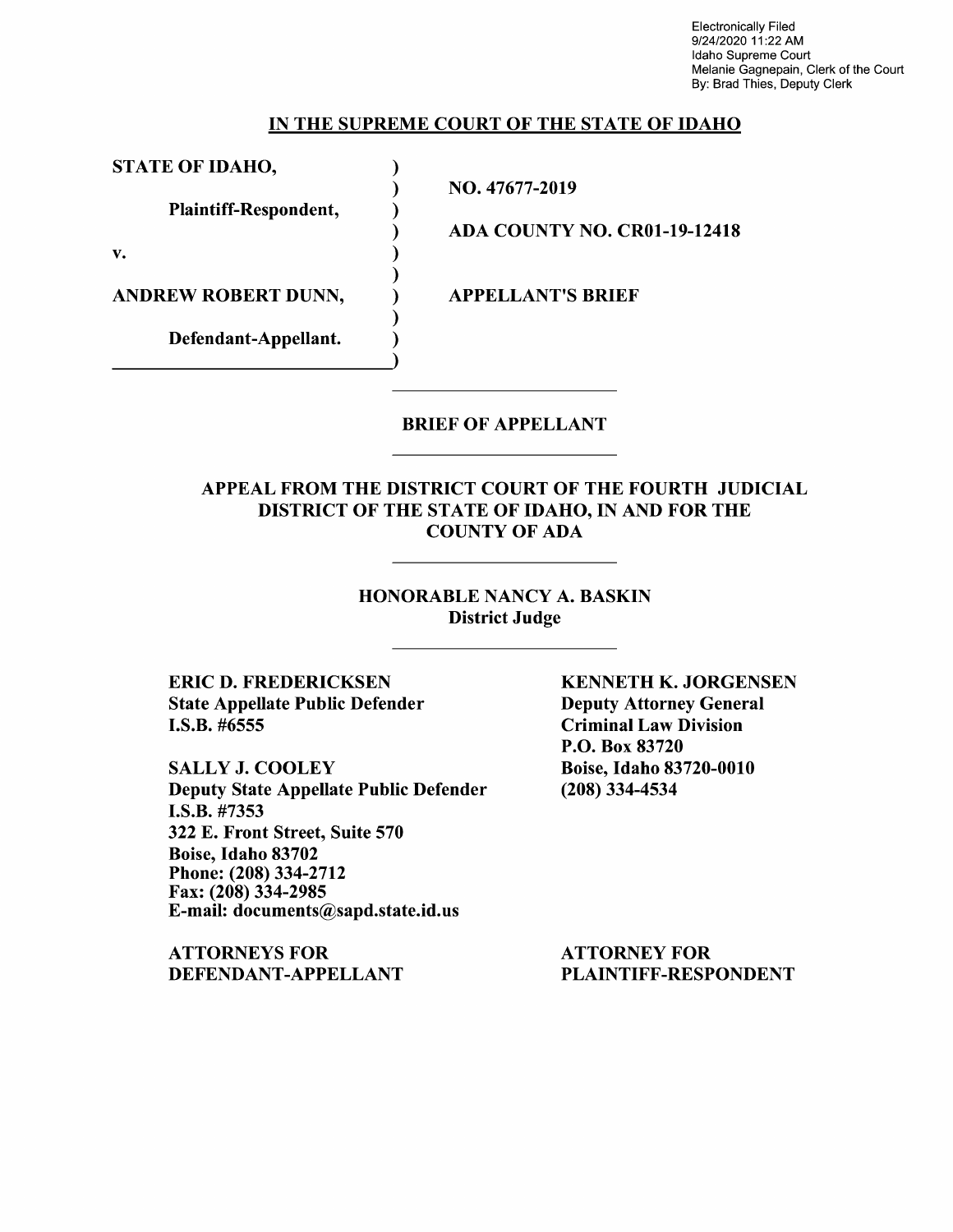## **TABLE OF CONTENTS**

| Statement of the Facts and                                                                                                                        |
|---------------------------------------------------------------------------------------------------------------------------------------------------|
|                                                                                                                                                   |
|                                                                                                                                                   |
| The District Court Erred By Denying Mr. Dunn's Motion To Suppress<br>Evidence Obtained From His Warrantless Arrest For A Completed<br>Misdemeanor |
|                                                                                                                                                   |
|                                                                                                                                                   |
| C. Mr. Dunn's Warrantless Arrest For A Completed Misdemeanor<br>Violated His Idaho Constitutional Protection Against                              |
|                                                                                                                                                   |
|                                                                                                                                                   |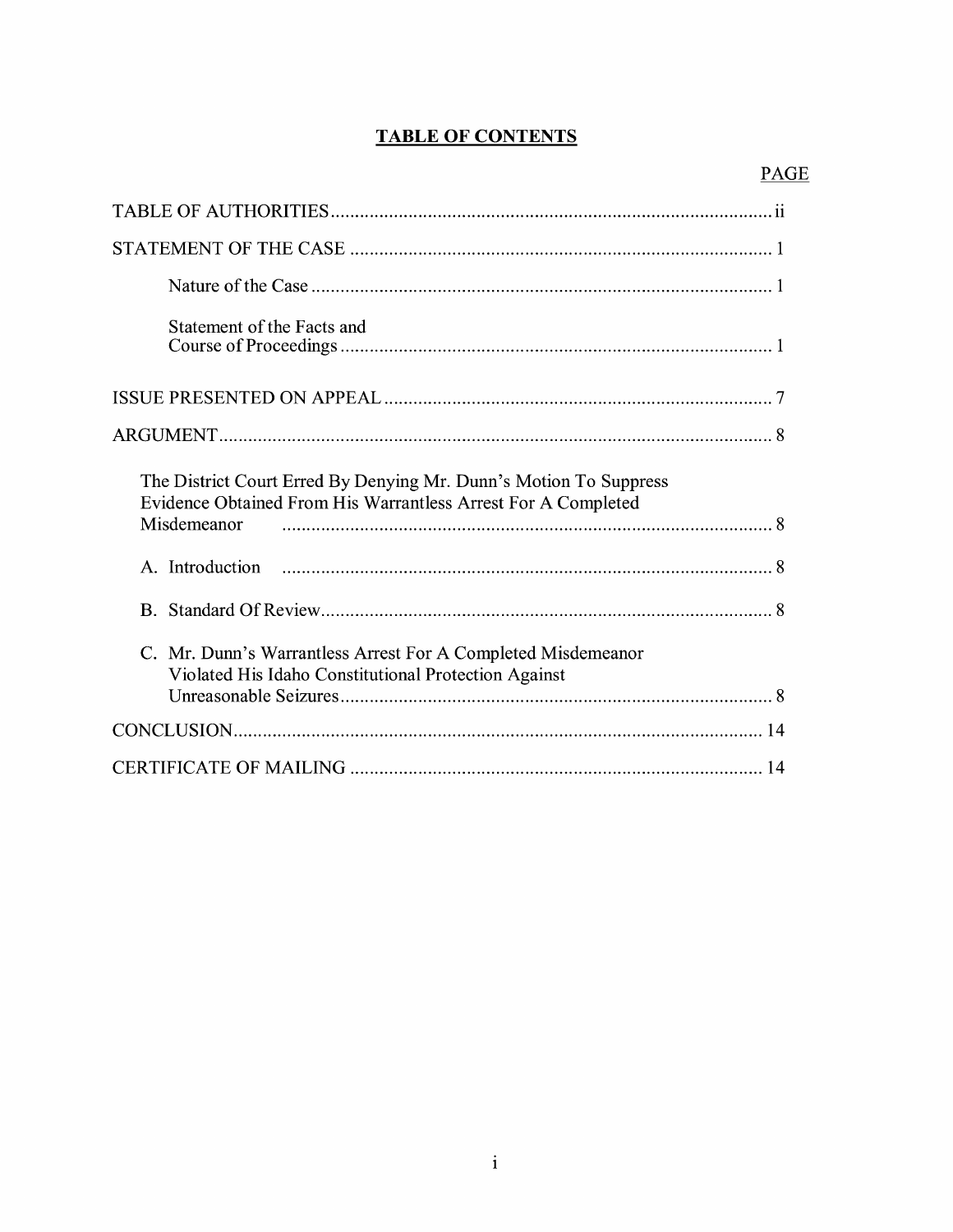## **TABLE OF AUTHORITIES**

## Cases

## **Statutes**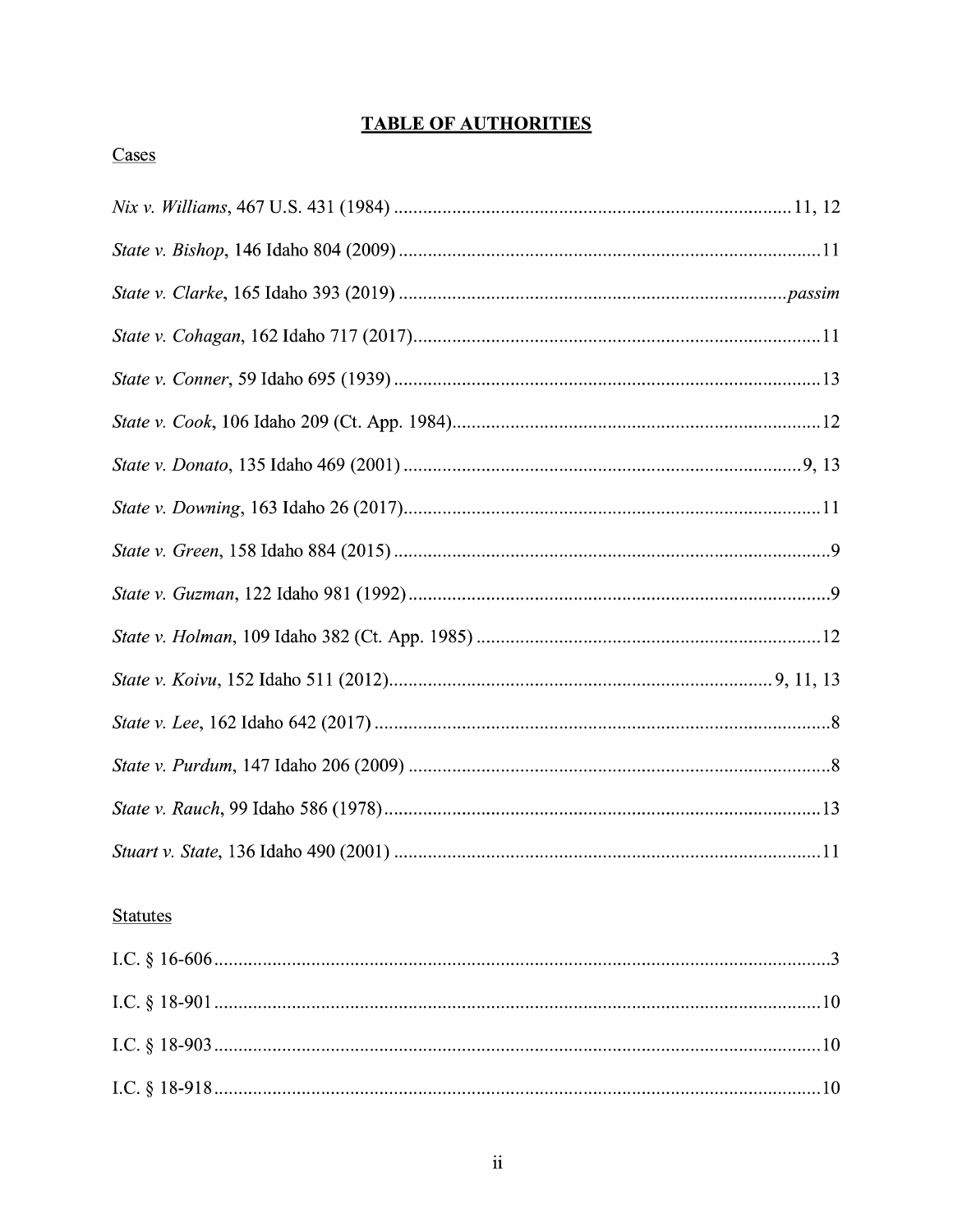## **Constitutional Provisions**

|--|--|--|--|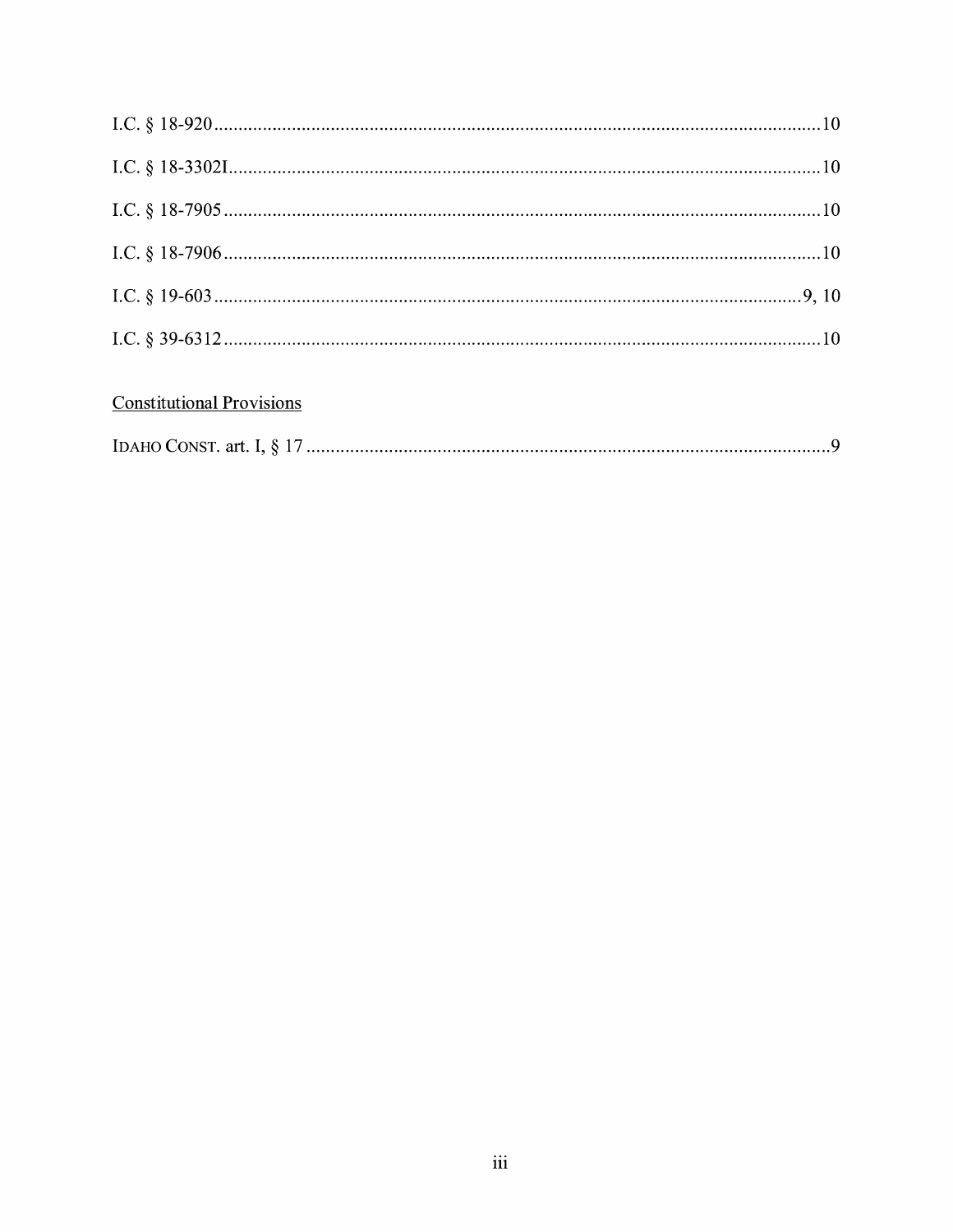#### STATEMENT OF THE CASE

### Nature of the Case

Andrew Dunn challenges the district court's denial of his motion to suppress evidence following his warrantless arrest for a misdemeanor committed outside the police officer's presence. Due to the unconstitutional arrest, Mr. Dunn submits the district court should have granted his motion and suppressed the evidence found after the dog alerted on his car which resulted in officers finding methamphetamine. Mindful that the evidence he seeks to suppress may have inevitably been discovered had the arrest not occurred, Mr. Dunn respectfully requests this Court reverse the district court's order denying suppression and vacate his judgment of conviction.

### Statement of Facts and Course of Proceedings

On March 27, 2019, Officer Ben Kettering responded to a report of a battery. (Tr. 10/1/19, p.9, L.1 – p.10, L.12.) Upon arriving at the location, Officer Kettering saw two vehicles pulled to the side of the road, both with bumper damage. (Tr.  $10/1/19$ , p.11, L.4 - p.12, L.1.) Officer Kettering spoke to Andrew Dunn, whose white BMW had sustained rear bumper damage from a grey pickup truck. (Tr. 10/1/19, p.11, Ls.4-23; p.12, Ls.23-25; p.17, Ls.14-16; Defendant's Exhibit A, 9:26-10:10.) Mr. Dunn, who was sitting on the curb, told the officer that he slapped the reporting party after the man had engaged in aggressive driving, which caused the accident. (Tr. 10/1/19, p.20, Ls.1-8; Defendant's Exhibit A, 9:26-11:25.) Mr. Dunn also told Officer Kettering that his driver's license was suspended. (Tr. 10/1/19, p.20, Ls.1-5; p.21, L.24 p.22, L.1; p.35, Ls.23-25.) After interviewing the reporting party and Mr. Dunn, Officer Kettering arrested Mr. Dunn for misdemeanor battery. (Tr. 10/1/19, p.22, Ls.7-8; p.34, Ls.16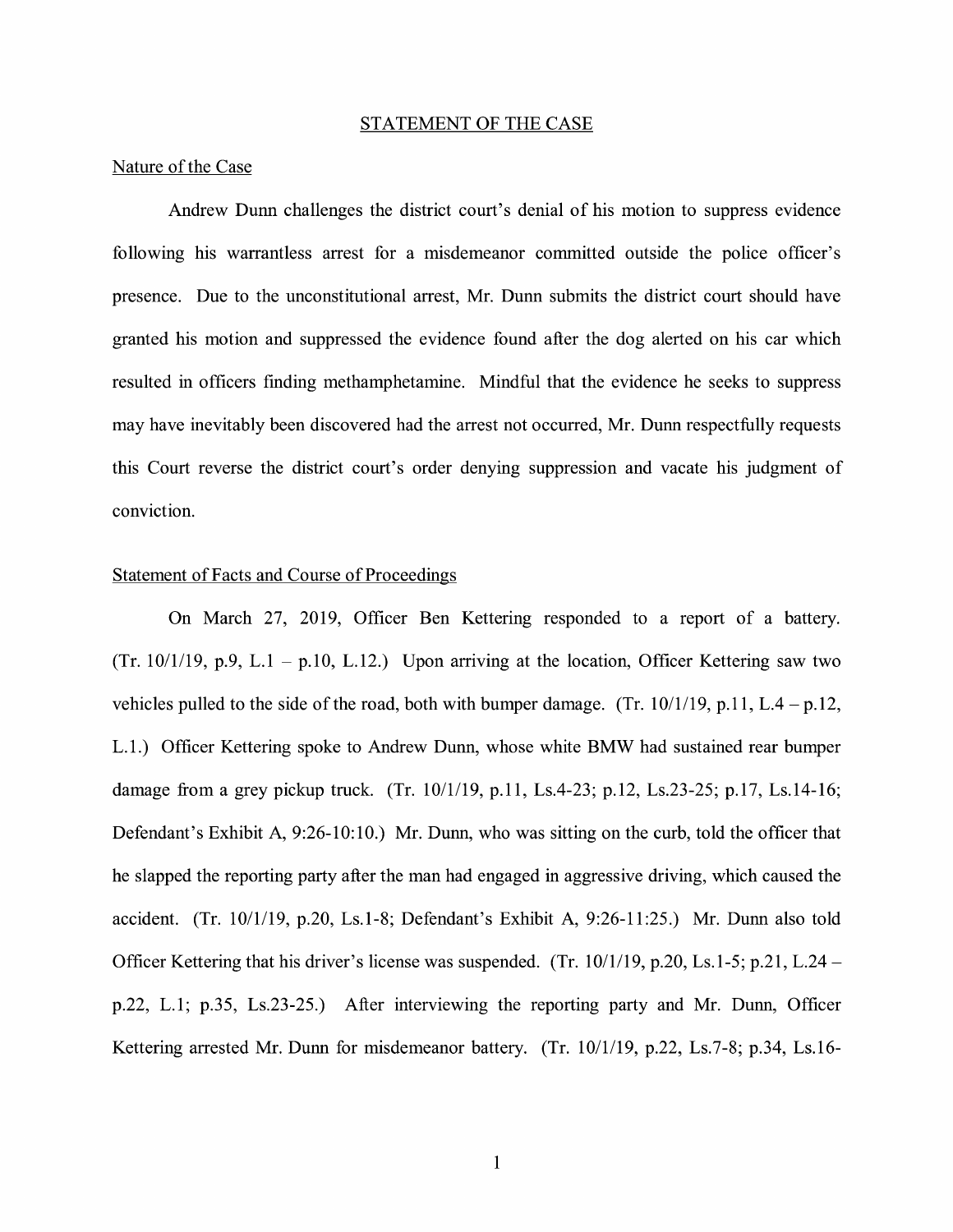24.) He handcuffed Mr. Dunn and placed him in the back of his patrol car. (Tr. 10/1/19, p.22, Ls.7-21; p.35, Ls.12-20.)

A short time later, Officer Kettering told Mr. Dunn he was under arrest for two misdemeanors, battery and driving without privileges. (Tr. 10/1/19, p.35, Ls.12-20.) Officer Kettering did not see either the alleged battery or Mr. Dunn driving the car. (Tr. 10/1/19, p.25, Ls.7-9; p.35, Ls.9-25.) Mr. Dunn's car was parked partially in the road. (Tr. 10/1/19, p.33, Ls.3- 8.) Mr. Dunn initially asked the officer to have his car towed, but later attempted to make arrangements for a friend to come get the car. (Tr.  $10/1/19$ , p.22, Ls.12-17; p.44, Ls.14-17.) However, Officer Kettering did not cancel the tow truck. (Tr. 10/1/19, p.44, Ls.14-23.) A canine drug detection dog was requested after the officer learned that Mr. Dunn had previously been charged with a drug-related offense. (Tr. 10/1/19, p.27, Ls.8-llp.36, Ls.13-21.) Officer Kettering was writing the misdemeanor citations when the drug dog arrived and alerted on Mr. Dunn's car. (Tr. 10/1/19, p.28, Ls.11-21; p.31, Ls.6-9.) After the canine sniff, a tow truck arrived at the scene. (Tr.  $10/1/19$ , p.28, L.22 – p.29, L.2.)

Based on these facts, the State filed an Information alleging Mr. Dunn committed the crime of felony possession of a controlled substance, misdemeanor battery, and misdemeanor inattentive driving. (R., pp.54-55.)

Mr. Dunn filed a motion to suppress. (R., pp.63-64.) He argued the evidence must be suppressed because of his warrantless arrest. (R., p.63.) In a memorandum in support, Mr. Dunn, relying on *State v. Clarke,* 165 Idaho 393 (2019), asserted Officer Kettering arrested him in violation of Article 1, Section 17 of the Idaho Constitution because Officer Kettering arrested him for a misdemeanor battery committed outside the officer's presence ( also known as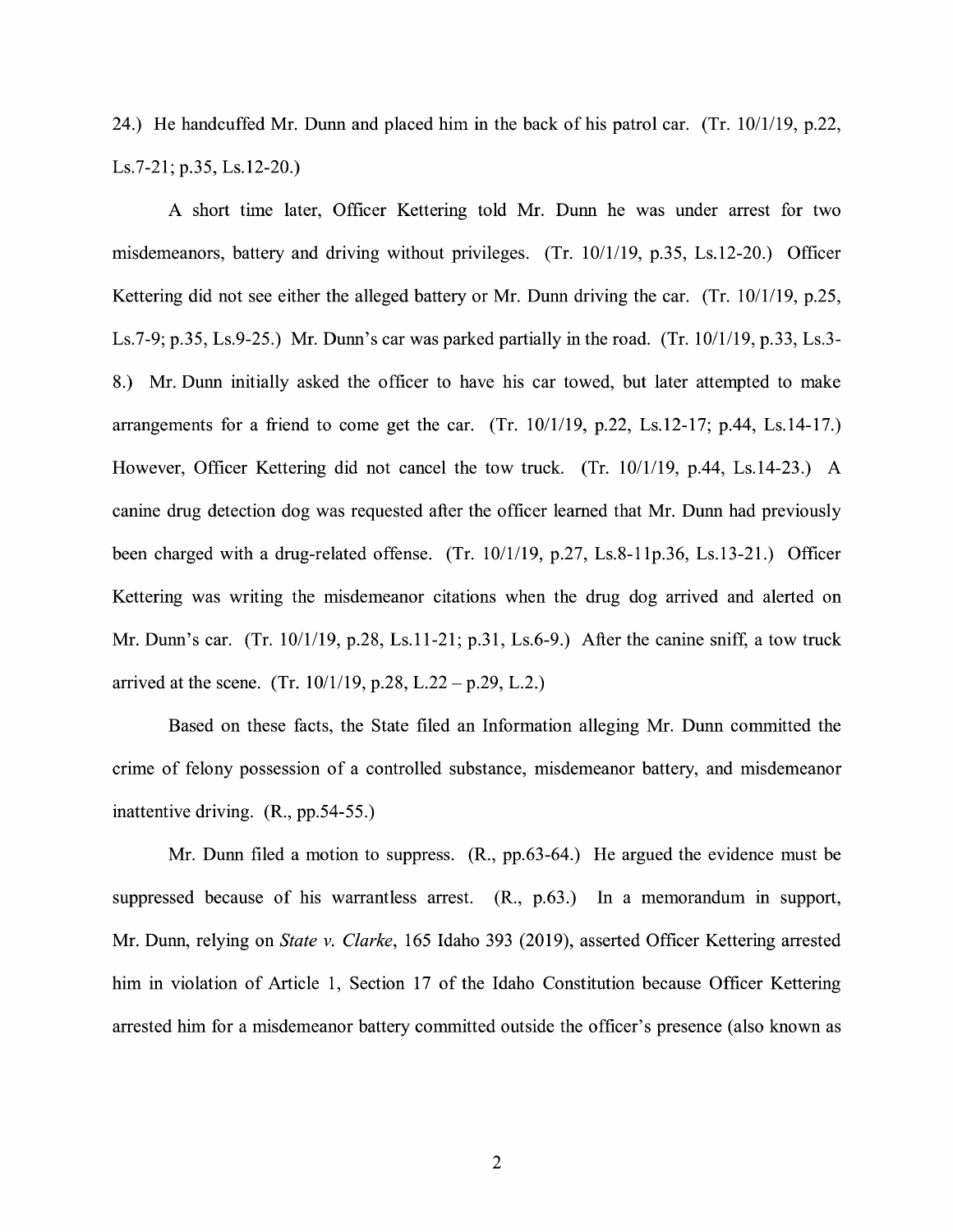a completed misdemeanor<sup>1</sup>). (Aug., pp.1-4.) Due to the unconstitutional arrest, Mr. Dunn maintained all evidence obtained after his arrest must be suppressed. (Aug., pp.1-4.)

The State filed a memorandum in opposition. (Aug., pp.5-10.) The State argued *Clarke*  was inapplicable because Mr. Dunn's arrest was a citizen's arrest pursuant to I.C. § 16-606. (Aug. pp.6-7.) The State also asserted that the evidence obtained after the dog alerted on Mr. Dunn's car would have inevitably discovered such that the evidence was not a fruit of the poisonous tree. (Aug., pp.7-9.) The State claimed that because Mr. Dunn's driver's license was suspended, he was unable to drive his vehicle from the scene, and a drug detection dog could have been deployed around the vehicle at any time while it was parked. (Aug., pp.7-8.)

The district court held a hearing on Mr. Dunn's motion. *(See generally* Tr. 10/1/19, p.6, L.4 - p.75, L.10.) Officer Kettering testified, and the district court admitted the officer's body cam as an exhibit. (Tr. 10/1/19, p.6, L.16 – p.57, L.3.) Mr. Dunn also challenged the duration of the stop, asserting that the stop was unlawfully extended. (Tr.  $10/1/19$ , p. 40, L.16 – p.42, L.2.) After argument by the parties, the district court took the matter under advisement following the submission of supplemental briefing by the parties. (Tr.  $10/1/19$ , p.68, L.11 – p.75, L.3.)

The district court pronounced its ruling at a hearing the next week. *(See generally*  Tr. 10/9/19.)

The district made the following factual findings:

The officer was responding to an alleged battery. When the officer arrived at the scene on March 27th, 2019, the alleged victim indicated that he wanted to pursue charges, battery charges against the defendant, and that [the] alleged victim signed the citation at approximately eight minutes into the video.

During the investigation of the alleged battery, the defendant admitted to the officer that his driver's license was suspended and indicated that he was on his

 $<sup>1</sup>$  A completed misdemeanor has also been described as "one which is no longer in progress when</sup> the officer arrives on the scene." *Clarke,* 165 Idaho at 398 n.6.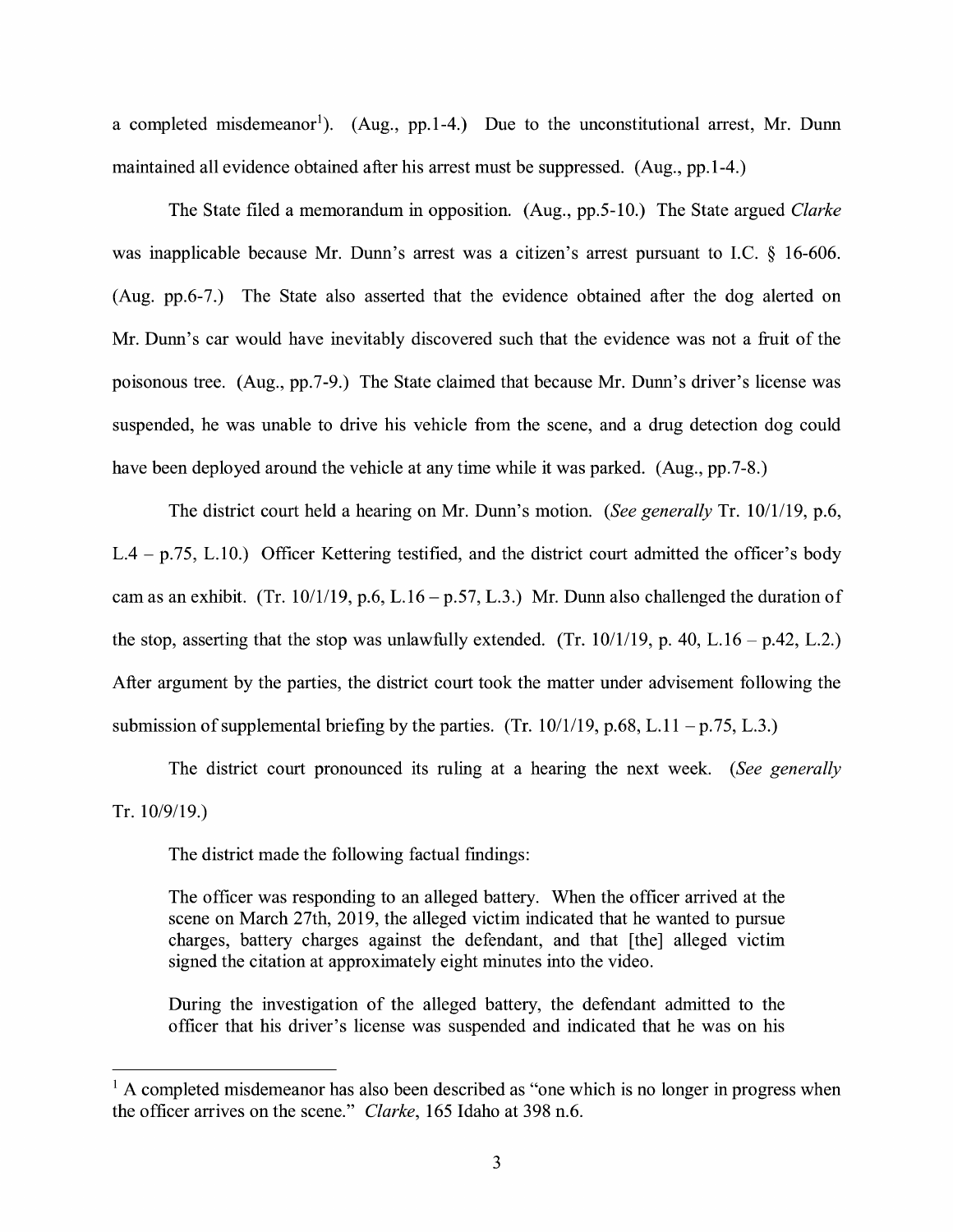way to the DMV to take care of that matter, and that he had been the person driving the vehicle that was involved in the altercation with the alleged victim.

So there was the defendant's car and there was also the truck of the alleged victim in the video.

But the defendant admitted to the officer that he knew his driver's license was suspended and that he was driving. Therefore, there's evidence that the Court can find that the defendant was driving without privileges and could have been arrested on that charge. And that he was not able to drive the vehicle away because he did not have a valid license to drive the vehicle. On the video there is no other person that the Court could observe in the white car that was capable of driving the vehicle.

Additionally, based on the testimony on the video, the Court finds that the vehicle was clearly parked in the roadway. There was cars going both directions on the road. There was a solid white line that appeared to be some type of bike lane is what the officer thought it was on the video. It is clearly a lane that you are not allowed to park in. So it was not a possibility to leave the defendant's vehicle off to the side of the roadway without creating a potential hazard to other drivers as the officer testified to.

The officer testified that the defendant informed him that he wanted his vehicle towed. The officer testified that that was going to be a courtesy tow, that he did not intend to impound or have the police department take custody over the vehicle, but just to have the vehicle towed to get it off the roadway as requested by the defendant.

But the officer never testified that he was going to allow the defendant to drive off based on the fact that it was support  $-$  that the  $-$  there was evidence that the defendant's driver's license was suspended at the time the officer called in to dispatch and verified the status of the defendant's license.

The officer, Kettering, also testified he was not the officer who requested the K9 be called to the scene. He was not sure exactly who requested the K9. And the video clearly indicates that this officer was properly and efficiently investigating the alleged battery as well as the driving without privileges that was discovered as part of his investigation of the battery.

(Tr. 10/9/19, p.7, L.8 – p.9, L.19.) The district court rejected Mr. Dunn's argument that Officer

Kettering's arrest for a completed misdemeanor was unconstitutional. (Tr. 10/9/19, p.11, L.7 –

p.12, L.24.) The court reasoned that although the defendant was arrested on the battery charge

initially, and then the officer later clarified that he was also being arrested for driving without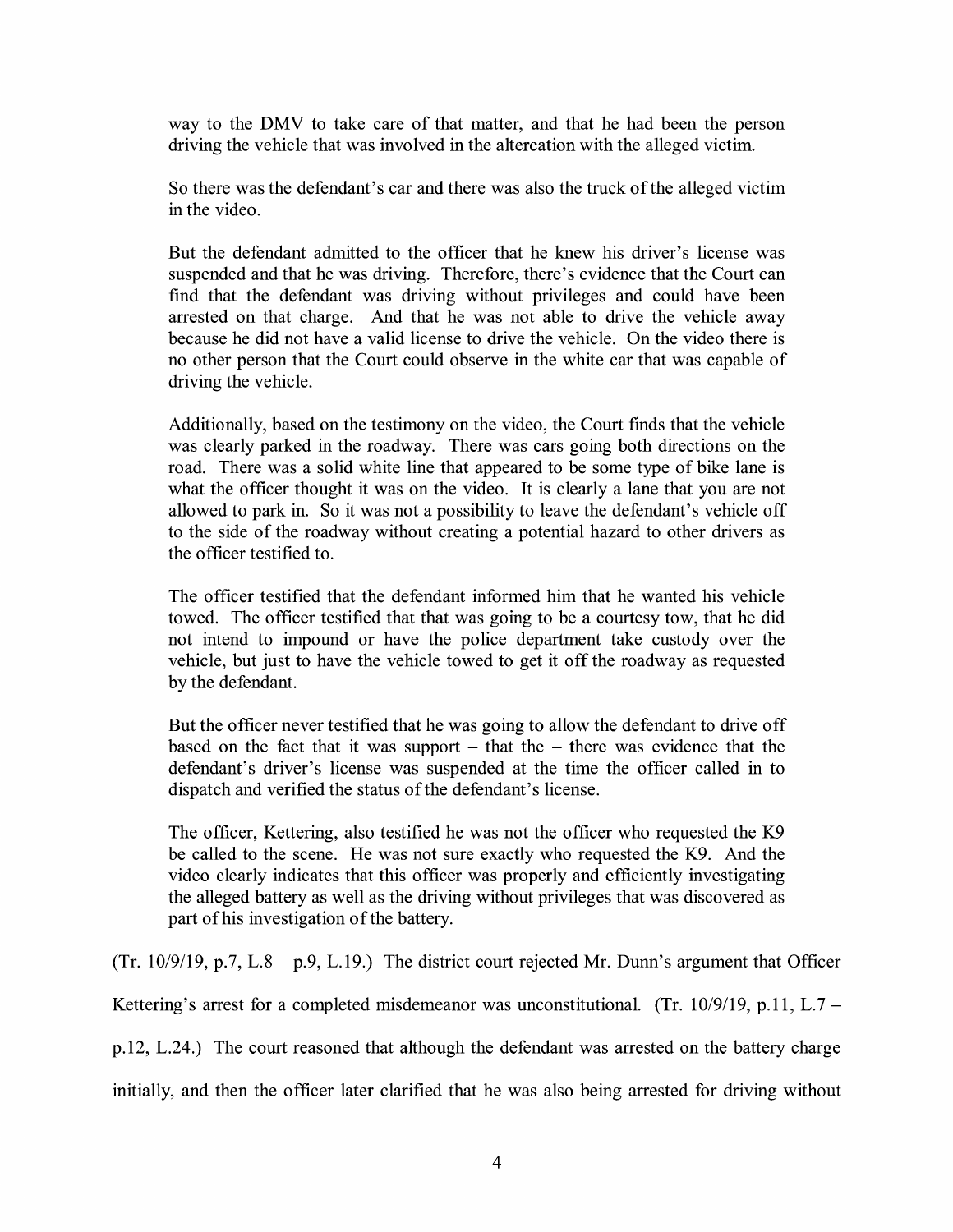privileges (DWP), the defendant would still have been detained for the DWP. (Tr. 10/9/19, p.11

Ls.7-12.)

The district court reasoned:

And even the writing up of the citation on the battery, even if the officer really didn't have constitutional power to arrest the defendant on the battery since he had not seen, observed or been present when the alleged battery took place, and that such an arrest may be in violation of State v. Clark, 165 Idaho 393, 2019, the Court really doesn't find that this is a Clark case.

Because while the defendant was arrested, the officer could have detained the defendant while he was investigating both the battery and the DWP. And it wasn't the unlawful  $-$  alleged unlawful arrest that led to the search of the vehicle, it was an independent dog alert, the drug dog alert that led to the probable cause that allowed the search of the vehicle.

So the alleged unlawful, unconstitutional arrest, if this is deemed a Clark situation, simply is not linked to the probable cause from the dog sniff which would have allowed the car to have been searched without a warrant. And the Court doesn't feel it is even necessary to determine whether or not the facts of this case are by analogy a citizen's arrest because there is clear evidence that the defendant admitted to driving without privileges, and that gave the officer probable cause to arrest the defendant.

(Tr. 10/9/19, p.11, L.13 - p.12, L.15.) The district court determined Officer Kettering did not unlawfully delay the stop to allow the drug dog to arrive. (Tr.  $10/9/19$ , p.10, L.22 – p.11, L.6.) In short, the district court held the additional time the officer took to write the citation for battery, in addition to the citation for DWP, was not unnecessary time and did not unlawfully extend the stop. (Tr. 10/9/19, p.12, L.16 – p.13, L.5.)

Alternatively, the district court concluded that the drugs would have inevitably been discovered because the K9 alerted before the officer was done writing the citations. (Tr. 10/9/19 Tr., p.13, L.6 - p.14, L.25.) The free dog sniff occurred while the officer was waiting for the tow truck-during proper and predictable investigatory procedures. (Tr. 10/9/19, p.14, Ls.10-25.) "The evidence in the vehicle was inevitably discovered independent of any taint related to the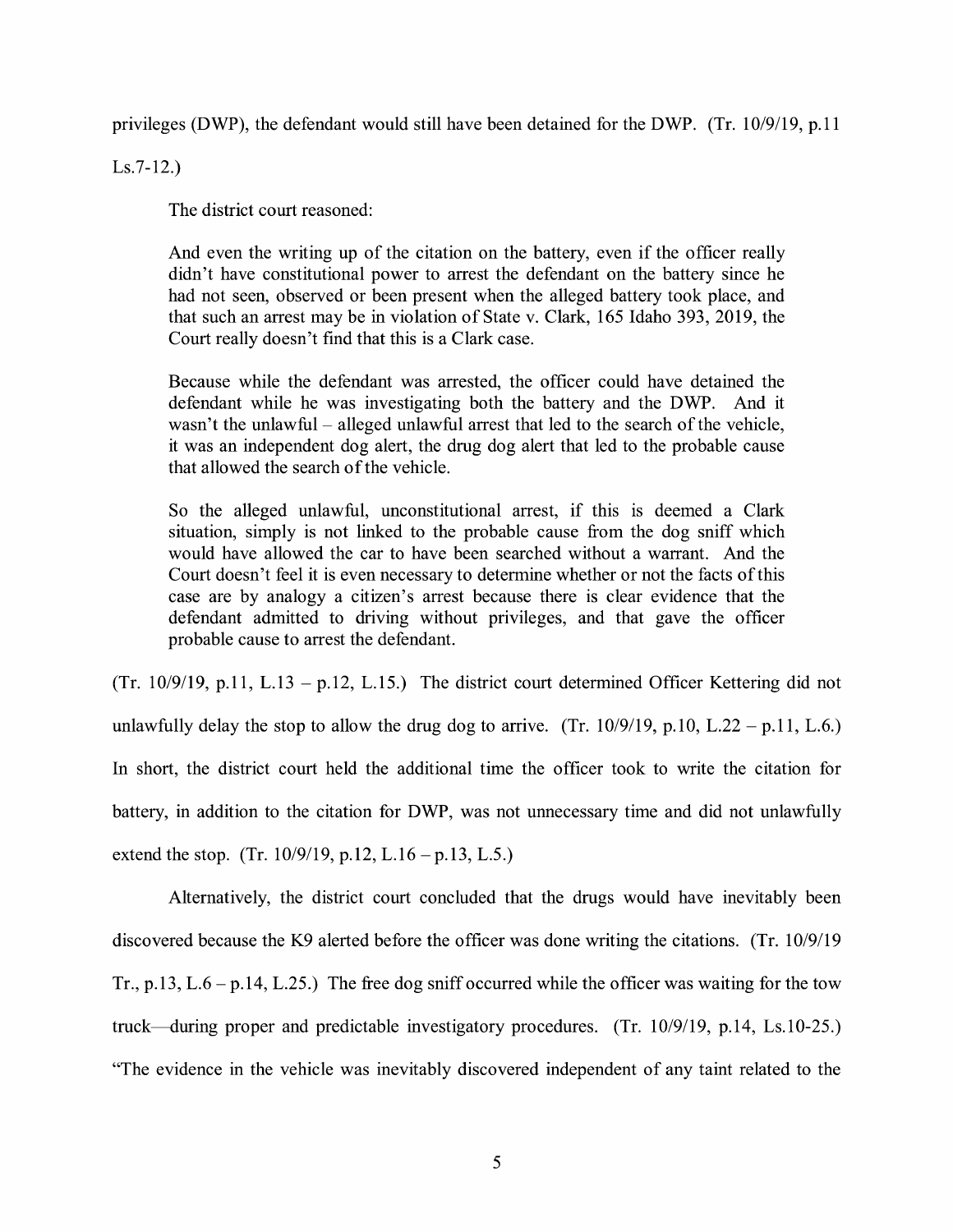arrest on the battery charge," and the evidence was "not causally linked to the arrest on the battery charge." (Tr. 10/9/19, p.16, Ls.11-15.) For these reasons, the district court denied Mr. Dunn's motion. (Tr. 10/9/19, p.17, Ls.1-61 R., pp.94-95.)

Pursuant to a plea agreement, Mr. Dunn pled guilty to felony possession of a controlled substance and misdemeanor battery. (Tr.  $10/16/19$ , p.5, Ls.9-11, p.17, L.21 - p.18, L.1; R., pp.80-90.) The State agreed to dismiss the misdemeanor inattentive driving charge. (Tr. 10/16/19, p.7, Ls.5-8.) Mr. Dunn reserved his right to appeal the district court's denial of his motion to suppress. (Tr. 10/16/19, p.6, Ls.19-25; R., pp.83, 89.) The district court imposed a sentence of five years, with one year fixed, for the felony offense, but retained jurisdiction. (Tr. 12/18/19, p.90, Ls.20-25; R., pp.102-107.) Mr. Dunn was sentenced to one-hundred eighty days, with credit for time served, for the misdemeanor offense. (Tr. 12/18/19, p.91, Ls.12-16; R., pp. 102-103.) After a period of retained jurisdiction, Mr. Dunn's sentence was suspended and he was placed on probation for four years. (Aug. 2, pp.1-10.)

Mr. Dunn timely appealed from the district court's judgment of conviction. (R., pp.108- 10.)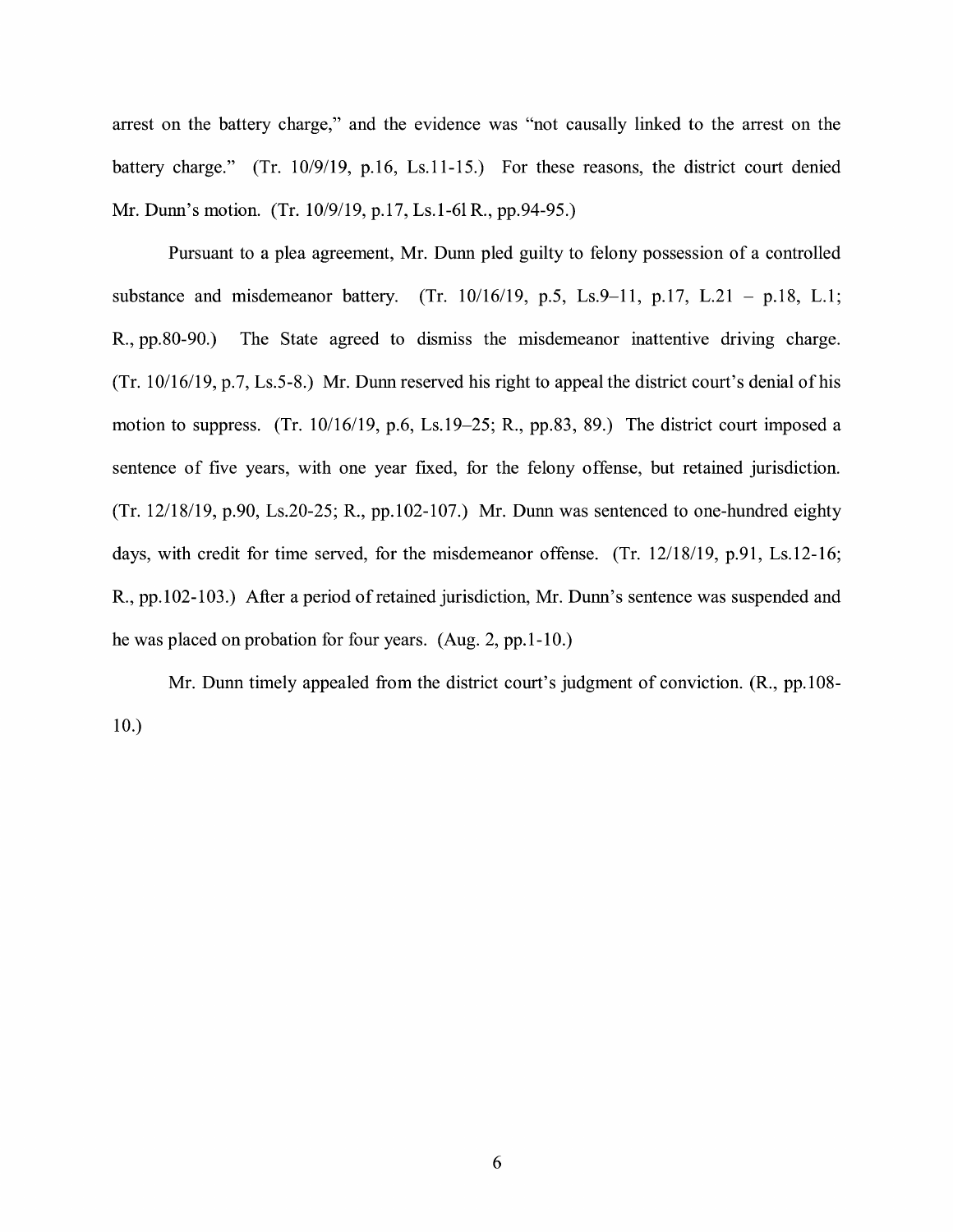# ISSUE

Did the district court err by denying Mr. Dunn's motion to suppress evidence obtained from his warrantless arrest for a completed misdemeanor?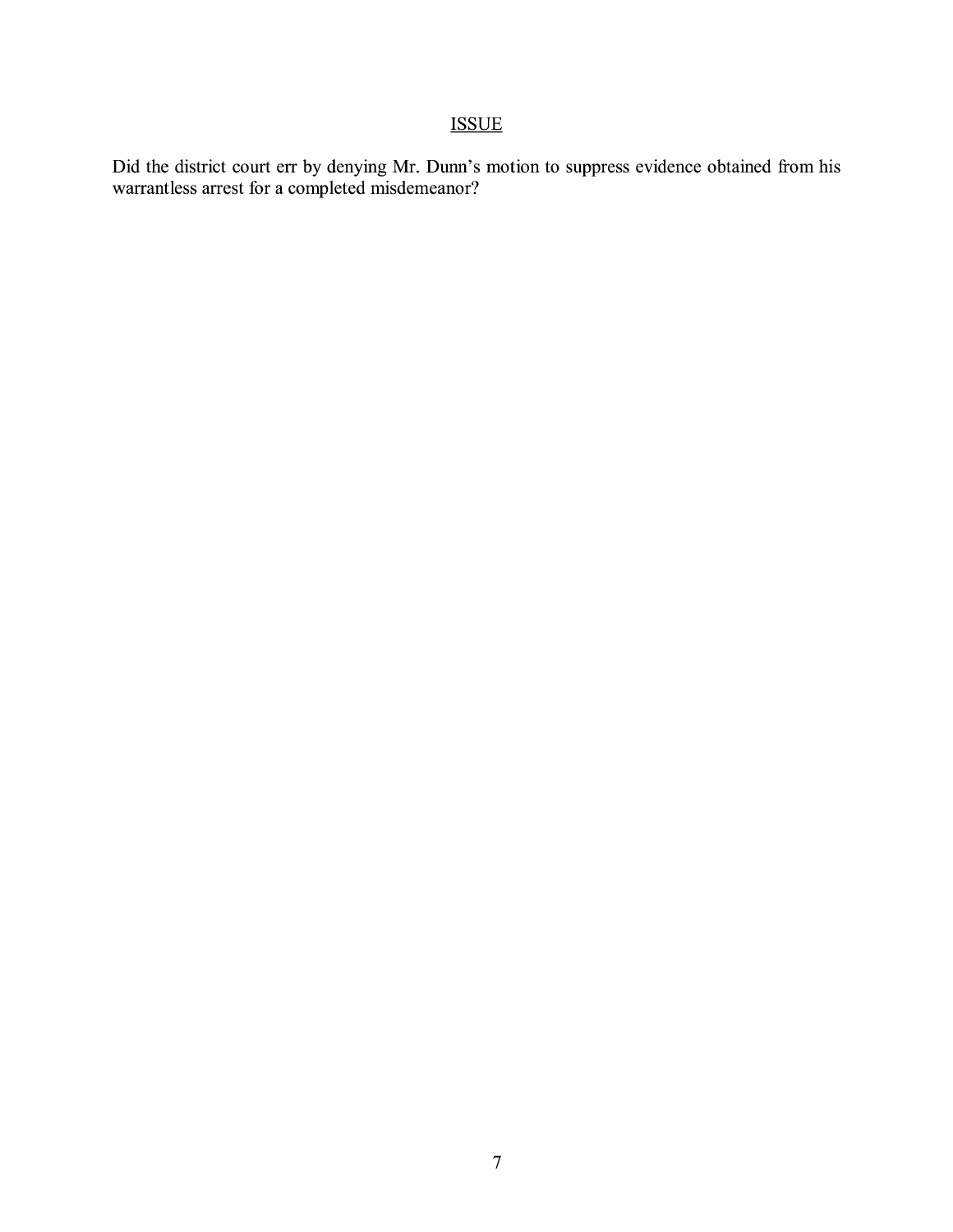## ARGUMENT

## The District Court Erred By Denying Mr. Dunn's Motion To Suppress Evidence Obtained From His Warrantless Arrest For A Completed Misdemeanor

## A. Introduction

Article I, Section 17 of the Idaho Constitution prohibits warrantless arrests for completed misdemeanors. *Clarke,* 165 Idaho at 399. Here, Officer Kettering arrested Mr. Dunn in violation of Article 1, Section 17 because Officer Kettering arrested Mr. Dunn for a completed misdemeanor. All evidence obtained by Officer Kettering after Mr. Dunn's arrest was subject to suppression as the fruit of the unconstitutional arrest. Mindful that the evidence he seeks to suppress may have been discovered regardless of the arrest, Mr. Dunn respectfully requests this Court reverse the district court's order denying suppression and vacate his judgment of conviction.

## B. Standard Of Review

In reviewing an order denying a motion to suppress evidence, this Court applies a bifurcated standard ofreview. *State v. Purdum,* 147 Idaho 206, 207 (2009). This Court will accept the trial court's findings of fact unless they are clearly erroneous but will freely review the trial court's application of constitutional principles to the facts found. *Id.* 

*State v. Lee, 162 Idaho 642, 646–47 (2017).* 

## C. Mr. Dunn's Warrantless Arrest For A Completed Misdemeanor Violated His Idaho Constitutional Protection Against Unreasonable Seizures

Article I, Section 17 of the Idaho Constitution states:

The right of the people to be secure in their persons, houses, papers and effects against unreasonable searches and seizures shall not be violated; and no warrant shall issue without probable cause shown by affidavit, particularly describing the place to be searched and the person or thing to be seized.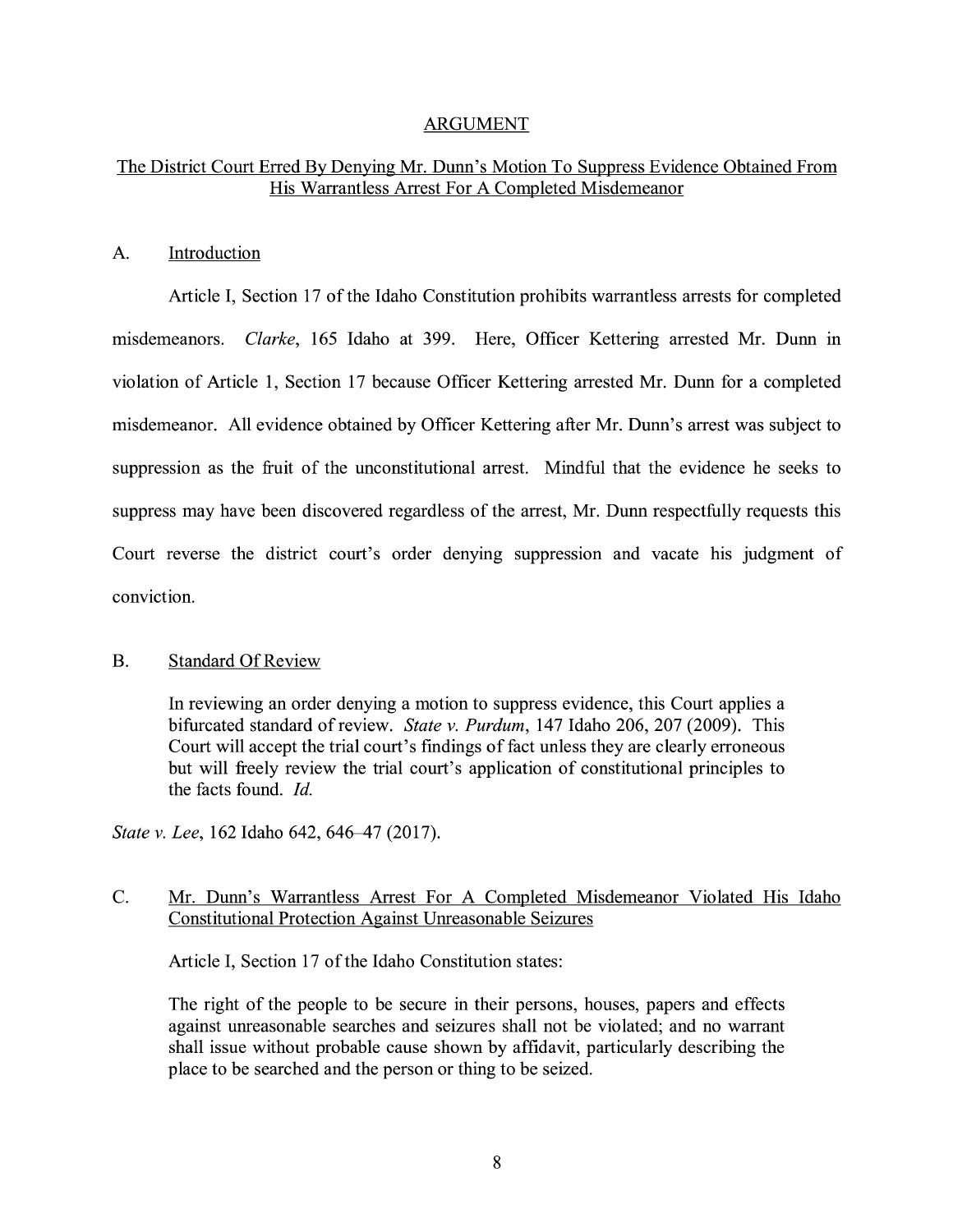IDAHO CONST. art. I, § 17. "In some instances," this Court has "construed Article I, section 17, to provide greater protection than is provided by the United States Supreme Court's construction of the Fourth Amendment." *State v. Koivu,* 152 Idaho 511, 519 (2012). The Court provides "greater protection to Idaho citizens based on the uniqueness of our state, our Constitution, and our long-standing jurisprudence." *Id.* (quoting *State v. Donato,* 135 Idaho 469, 472 (2001)); *see also State v. Guzman,* 122 Idaho 981, 987-88 (1992) (discussing the Court's power to interpret the Idaho Constitution independently and grant Idaho citizens more protection).

In *Clarke,* the Court interpreted the protections provided to Idaho citizens in Article I, Section 17 for warrantless arrests. First, the Court recognized Article I, Section 17 had "long been interpreted in conjunction with Idaho Code section 19-603 and its predecessor statutes, which were in place at the time of the adoption of the Idaho Constitution." *Clarke,* 446 P.3d at 454 (citing *State v. Green,* 158 Idaho 884, 888 (2015)). Idaho Code § 19-603 and its predecessors outlined the statutory guidelines for a warrantless arrest:

Until 1979, the interpretation of the Constitution and the statutes that preceded Idaho Code section 19-603 largely echoed the general rule of federal cases-that a warrantless arrest was lawful if the arresting officer had probable cause to believe a felony had been committed or if the offender had committed a misdemeanor in the presence of the officer.

*Clarke,* 165 Idaho at 396 (citations omitted). Then, in 1979, the legislature added subsection 6 to LC. § 19-603. *Id.* This subsection allowed warrantless arrests for certain misdemeanors committed outside the officer's presence, provided the officer had probable cause to believe the arrestee committed the misdemeanor and the arrest was in "immediate response to a report of a commission of a crime." I.C.  $\S$  19-603(6). Thus, "the constitutional standard and the statutory standard" for warrantless arrests "diverged." *Clarke,* 165 Idaho at 396. Article I, Section 17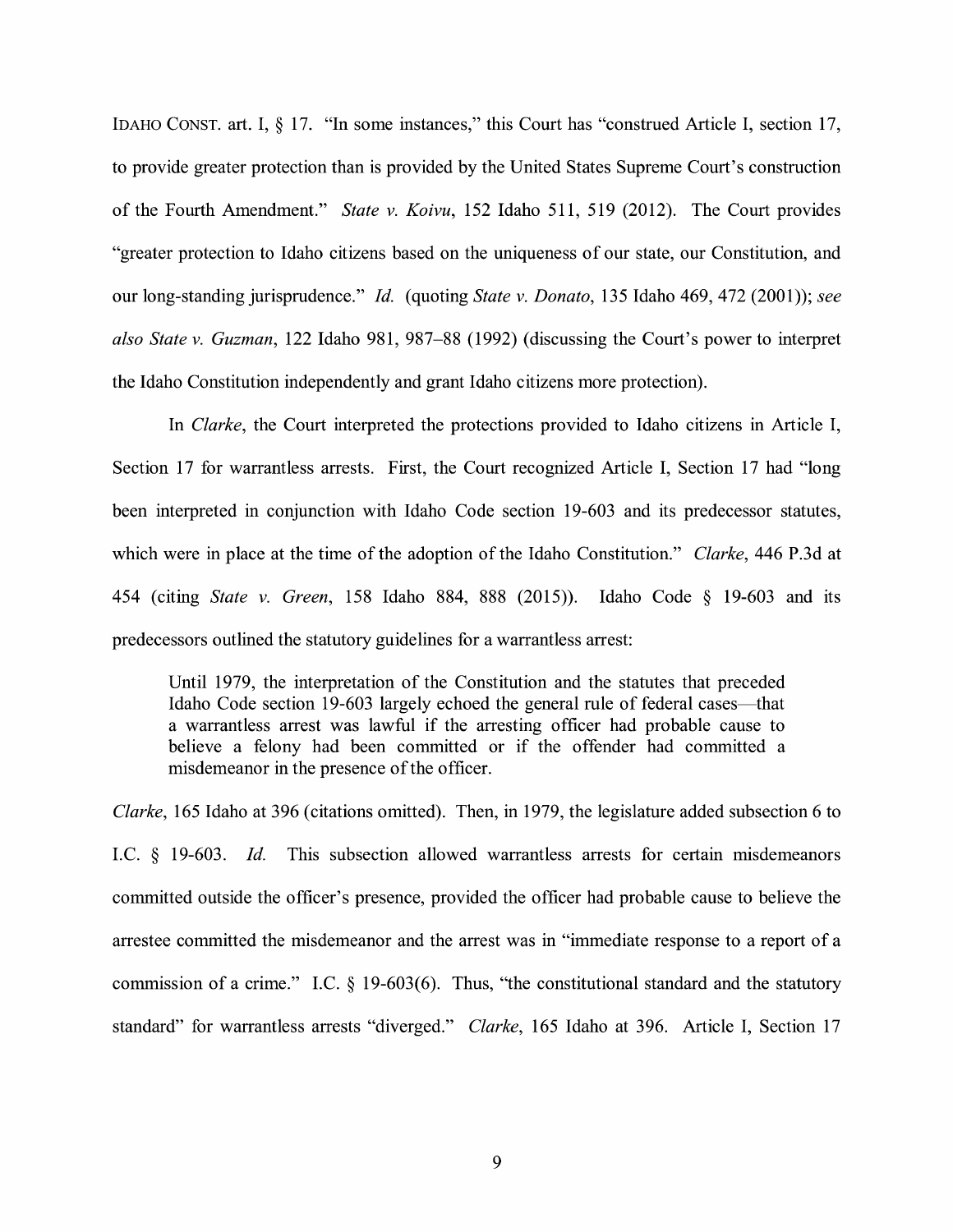prohibited warrantless arrests for completed misdemeanors, but LC. § 19-603(6) allowed them for certain enumerated misdemeanors, including assault. <sup>2</sup>

The *Clarke* Court's review of the common law showed a police officer could not make a warrantless arrest for a misdemeanor committed outside the officer's presence. *Id.* at 397-99. The Court concluded, "based upon the state of the common law in 18 89, we conclude that the framers of the Idaho Constitution understood that Article I, section 17 prohibited warrantless arrests for completed misdemeanors." *Id.* at 399. While the *Clarke* Court was "fully mindful of the significance of this conclusion," it determined the "extremely powerful policy considerations" to support upholding LC. § 19-603(6) "must yield to the requirements of the Idaho Constitution." *Id.* at 399-400.

 $2$  I.C. § 19-603 currently states in full:

A peace officer may make an arrest in obedience to a warrant delivered to him, or may, without a warrant, arrest a person:

- 2. When a person arrested has committed a felony, although not in his presence.
- 3. When a felony has in fact been committed and he has reasonable cause for believing the person arrested to have committed it.

4. On a charge made, upon a reasonable cause, of the commission of a felony by the party arrested.

5. At night, when there is reasonable cause to believe that he has committed a felony.

6. When upon immediate response to a report of a commission of a crime there is probable cause to believe that the person has committed a violation of section 18- 901 (assault), 18-903 (battery), 18-918 (domestic violence), 18-7905 (first-degree stalking), 18-7906 (second-degree stalking), 39-6312 (violation of a protection order), 18-920 (violation of a no contact order), or 18-33021 (threatening violence upon school grounds--firearms and other deadly or dangerous weapons), Idaho Code.

<sup>1.</sup> For a public offense committed or attempted in his presence.

<sup>7.</sup> When there is reasonable cause to believe, based upon physical evidence observed by the officer or statements made in the presence of the officer upon immediate response to a report of a commission of a crime aboard an aircraft, that the person arrested has committed such a crime.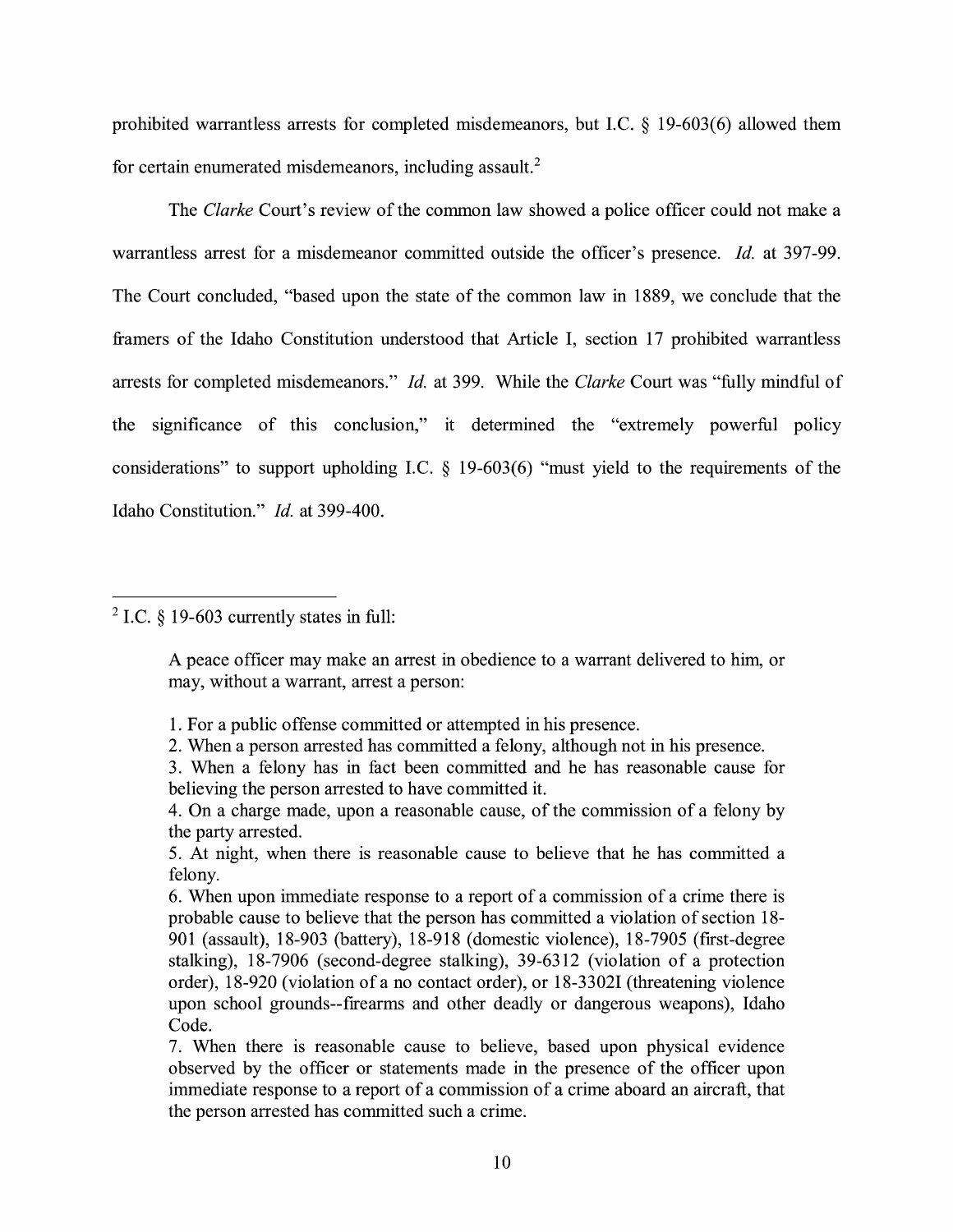Mr. Dunn asserts that the evidence obtained following his arrests for battery and driving without privileges should be suppressed. The district court found Officer Kettering arrested Mr. Dunn for the completed misdemeanor of battery. (Tr. 10/1/19, p.12, Ls.16-17.) However, the court concluded, "And even the writing up of the citation on the battery, even if the officer really didn't have constitutional power to arrest the defendant on the battery since he had not seen, observed or been present when the alleged battery took place," the case was not impacted by *Clarke,* "Because while the defendant was arrested, the officer could have detained the defendant while he was investigating both the battery and the DWP." (Tr. 10/1/19, p.11, Ls.13-23.) The district court concluded that the duration of the stop was not unlawfully extended, and that the State's inevitable discovery doctrine applied to the facts of Mr. Dunn's case. (Tr. 10/1/19, p.12, L.24 - p.14, L.25.)

Evidence obtained in violation of the United States and Idaho constitutional protections against unreasonable searches generally may not be used as evidence against the victim of the illegal government action. *State v. Koivu,* 152 Idaho 511, 515-19 (2012); *State v. Bishop,* 146 Idaho 804, 810-11 (2009). This exclusionary rule "applies to evidence obtained directly from the illegal government action and to evidence discovered through the exploitation of the original illegality, or the fruit of the poisonous tree." *Bishop,* 146 Idaho at 811. However, there are various exceptions to the exclusionary rule, including the inevitable discovery doctrine. *See State v. Cohagan,* 162 Idaho 717, 721 (2017).

"[T]he inevitable discovery doctrine asks courts to engage in a hypothetical finding into the lawful actions law enforcement *would have inevitably taken* in the absence of the unlawful avenue that led to the evidence." *State v. Downing,* 163 Idaho 26, 31 (2017) (citing *Nix v. Williams,* 467 U.S. 431, 459 (1984) (Brennan, J., dissenting); and *Stuart v. State,* 136 Idaho 490,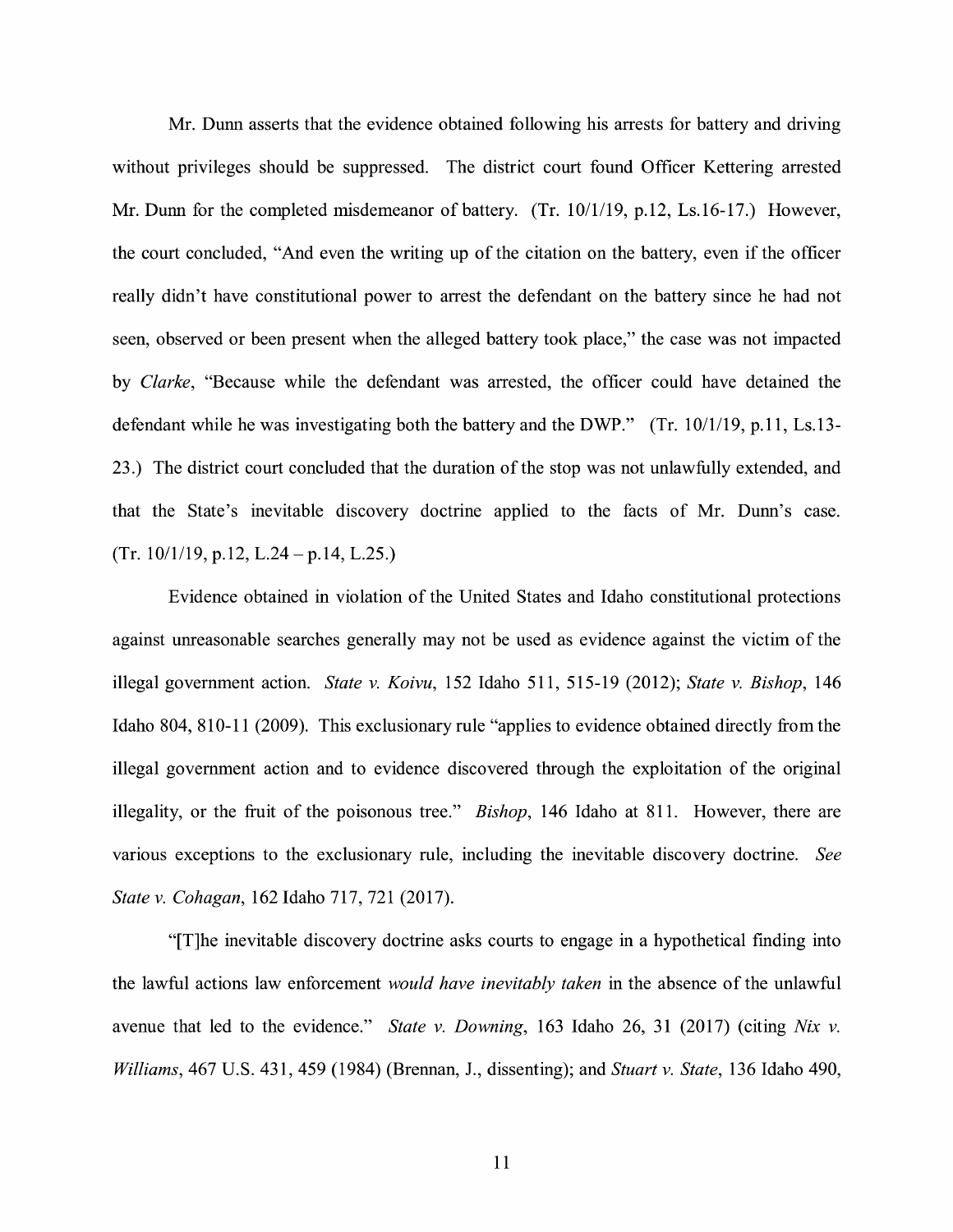497 (2001)) (emphasis in original). "The premise is that law enforcement should be 'in the same, not a worse, position that they would have been' absent the misconduct." *Id.* (quoting *Nix,*  467 U.S. at 443 (majority opinion)). However, "[t]he doctrine must presuppose inevitable hypotheticals running in parallel to the illegal actions, not in series flowing directly from the officers' unlawful conduct." *Id.* at 32. Thus, the inevitable discovery doctrine "'is not intended to swallow the exclusionary rule whole by substituting what the police should have done for what they really did."' *Id.* (quoting *State v. Holman,* 109 Idaho 382, 392 (Ct. App. 1985)). The inevitable discovery doctrine requires the State to show: (1) that "certain proper and predictable investigatory procedures would have been utilized;" and (2) the State must demonstrate that "those procedures would have inevitably resulted in the discovery of the evidence in question." *State v. Cook,* 106 Idaho 209, 216-17 (Ct. App. 1984).

Here, the State asserted that, because Mr. Dunn's driving privileges were suspended and he could not drive his car away from the scene, it was necessary to tow his car. (Aug., p.11.) The State claimed that because the parked car could have been sniffed by a K-9 at any time, the discovery of the methamphetamine was inevitable. (Aug., p.12.)

The district court considered the State's inevitable discovery argument and concluded that the drugs would have inevitably been discovered because the dog sniff occurred while the officer was waiting for the tow truck-during proper and predictable investigatory procedures. (Tr. 10/9/19, p.14, Ls.10-25.)

[T]he K9 had already been ordered by another officer or requested by another officer, and that the free dog sniff around the vehicle that was not going to be moved, that the officer was waiting for the tow truck to arrive for the courtesy tow was not a violation of the defendant's right. And it was a proper and predictable investigatory procedure to have the dog sniff the car.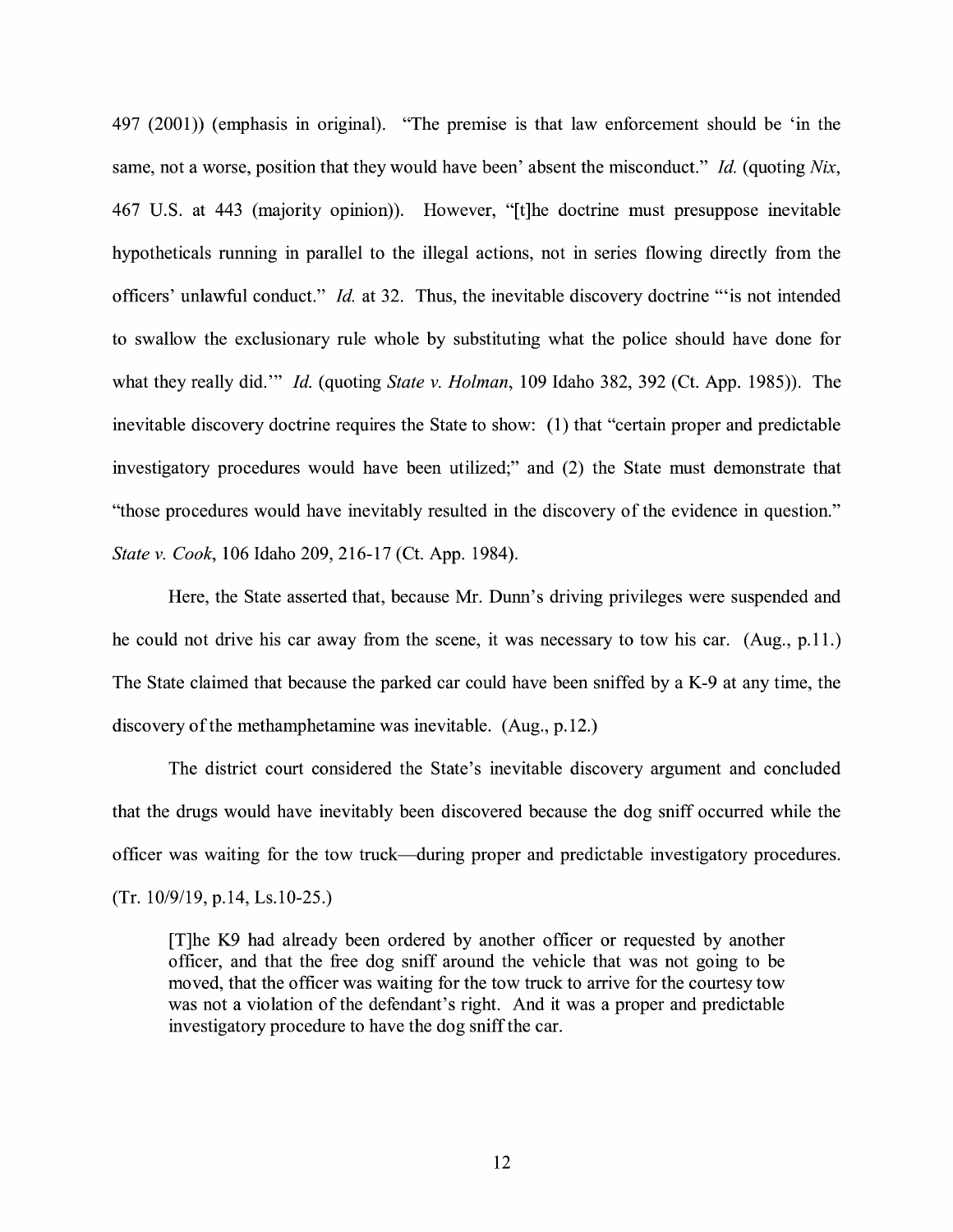(Tr.10/9/19, p.14, L.13-20.) The district court concluded, "both requirements of the inevitable discovery doctrine apply in this case." (Tr.10/9/19, p.14, Ls.24-25.) "The evidence in the vehicle was inevitably discovered independent of any taint related to the arrest on the battery charge," and the evidence was "not causally linked to the arrest on the battery charge." (Tr. 10/9/19, p.16, Ls.11-15.)

However, Mr. Dunn asserts that, in light of *Clarke,* Officer Kettering's warrantless arrest of Mr. Dunn for a completed misdemeanor violated his state constitutional right to be free from unreasonable seizures. Therefore, the district court erred by denying Mr. Dunn's motion to suppress. Due to the unconstitutional arrest, the exclusionary rule requires suppression of the evidence obtained by Officer Kettering. "The value of the exclusionary rule was recognized by this Court long before the United States Supreme Court required it for fourth amendment violations." *State v. Rauch,* 99 Idaho 586, 592 (1978). "Idaho had clearly developed an exclusionary rule as a constitutionally mandated remedy for illegal searches and seizures in addition to other purposes behind the rule such as recognizing the exclusionary rule as a deterrent for police misconduct." *Donato,* 135 Idaho at 472. "The rule is well settled in this state that evidence, procured in violation of defendant's constitutional immunity from search and seizure, is inadmissible and will be excluded if request for its suppression be timely made." *Koivu,* 152 Idaho at 516 (quoting *State v. Conner,* 59 Idaho 695, 703 (1939)). Accordingly, Idaho's exclusionary rule requires suppression of the evidence procured in violation of Mr. Dunn's state constitutional rights.

Mindful that the evidence Mr. Dunn seeks to suppress may have inevitably been discovered, Mr. Dunn asserts that Officer Kettering obtained the evidence from Mr. Dunn's car by exploitation of the unconstitutional arrest. Thus, all evidence obtained by Officer Kettering